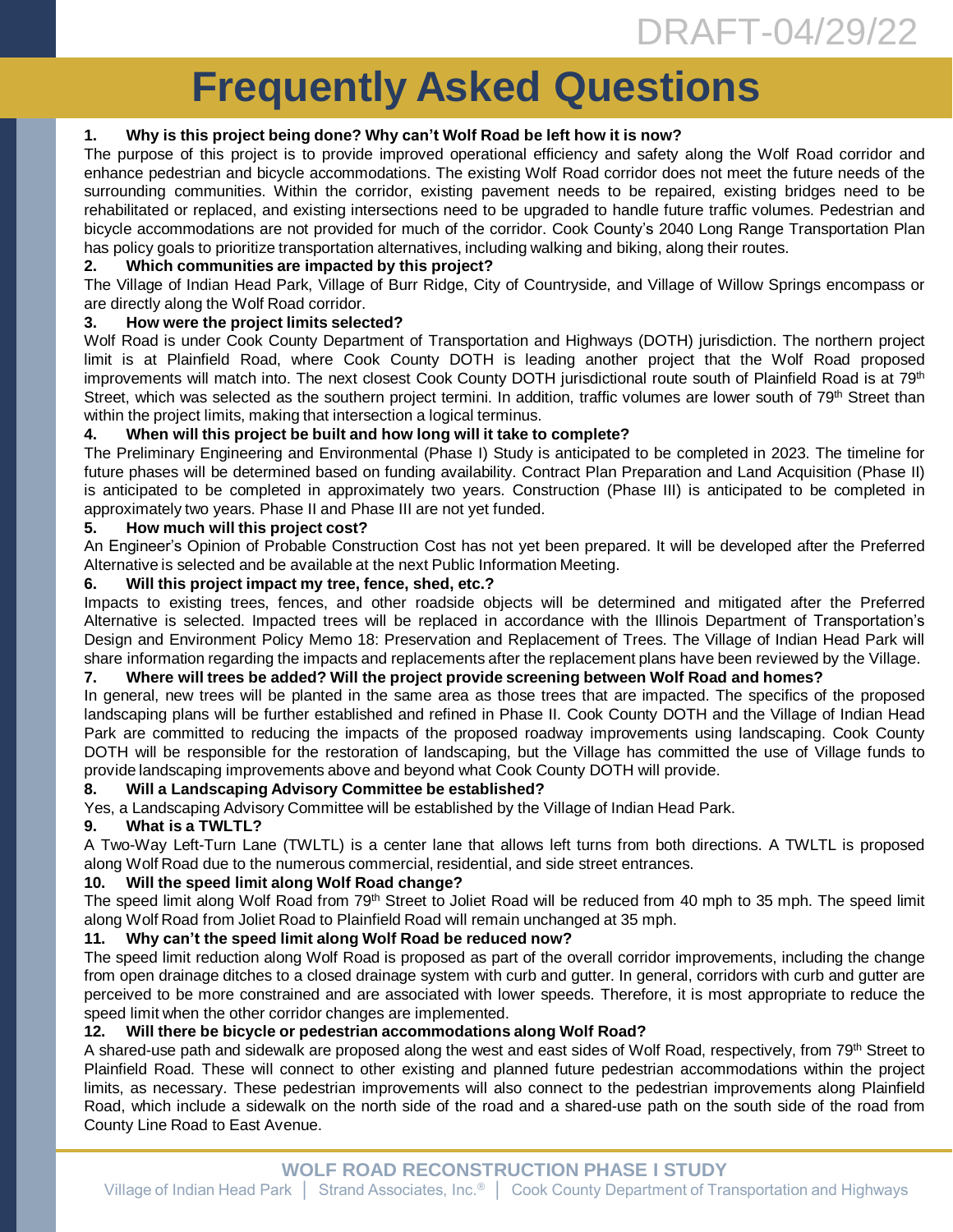# **Frequently Asked Questions**

## **13. Why can't the existing sidewalk along Wolf Road remain in its current location?**

The existing sidewalk along the corridor was constructed prior to the implementation of the current Public Rights-of-Way Accessibility Guidelines, which provides design criteria for items such as sidewalk longitudinal slope, cross slope, and intersection treatments under the Americans with Disabilities Act. Therefore, much of the existing sidewalk does not meet these current standards. New sidewalk that meets current standards is included in the project's proposed improvements. After the selection of the Preferred Alternative, the specific locations of the sidewalk and shared-use path will be further refined to balance right-of-way needs, drainage needs, roadway geometrics, and proximity to existing buildings.

## **14. Why is the shared-use path proposed on the west side of Wolf Road?**

The shared-use path is proposed at a typical width of 10 feet, while the sidewalk is proposed at a typical width of 5 feet. The existing conditions on the west side of Wolf Road are generally more compatible with the wider footprint required for the shared-use path.

#### **15. How were pedestrian crossing locations selected? How will the crossings be marked?**

Marked pedestrian crossings are included at the three signalized intersections within the corridor: 79<sup>th</sup> Street, Joliet Road, and Plainfield Road. Additional crossings are proposed at several unsignalized locations along the corridor and were selected based on geometric compatibility and proximity to other crossings. The specifics of their advanced warning signage, pavement markings, and potential flashing warning beacons will be finalized later.

#### **16. Will traffic be impacted during construction?**

Traffic will be impacted during construction. A Transportation Management Plan and Suggested Maintenance of Traffic Plan will be developed at a later stage of the project to minimize traffic delays to the extent possible.

#### **17. Will there be an increase in truck traffic due to the improvements?**

There is not anticipated to be an increase in truck traffic along the Wolf Road corridor specifically due to these improvements, beyond what is projected by the Chicago Metropolitan Agency for Planning, the Chicagoland region's planning organization. These future projections are anticipated even in a "no-build" scenario.

#### 18. It is difficult to make turns in and out of my side street. Can a traffic signal be added?

During this project's analysis of current and future traffic capacity, new traffic signals were evaluated at several locations along the corridor. However, none of the evaluated locations warranted a new traffic signal. If a specific location is desired to be evaluated for a new traffic signal, the project team can review that request.

#### **19. Will any environmental resources be impacted by this project?**

The Illinois Department of Transportation is currently identifying environmental resources along the corridor. Once the Preferred Alternative is selected, impacts to the environmental resources will be identified and shared at the next Public Information Meeting.

#### **20. Will wetlands be impacted by this project?**

It is anticipated that some wetlands will be impacts as a result of the proposed improvements. Once the Preferred Alternative is selected, impacts to wetlands will be identified and shared at the next Public Information Meeting. Impacted wetlands will be mitigated as part of the proposed improvements.

#### **21. Will this project improve drainage along the corridor?**

Drainage improvements, including switching from open drainage ditches to a closed drainage system with curb and gutter and storm sewers, are included in this project for the entire corridor. The closed drainage system will be designed to meet current standards. The drainage improvements will be designed to have no negative impact on properties within or adjacent to project limits.

#### **22. What improvements will be made to bridges or other structures along the corridor?**

While many bridges and structures are present along the corridor due to the proximity of Flag Creek, I-55, and I-294, only two are included in the scope of the project. The Wolf Road bridge over Flag Creek (north of 72<sup>nd</sup> Street) and the Wolf Road box culvert over Abandoned Flag Creek (north of 70<sup>th</sup> Place) will be fully reconstructed and widened to meet the needs of the Wolf Road typical cross section.

#### **23. Will parking be impacted by this project?**

Due to the widened roadway footprint and shifted roadway alignment in portions of the corridor, existing parking may be impacted by this project. These impacts have been preliminarily identified and will be further refined after the selection of the Preferred Alternative. Parking impacts will be mitigated to the extent possible.

#### **24. Will this project negatively property values?**

Planning organizations, public works associations, and the American Association of Retired Persons have found that communities with pedestrian accommodations add to the walkability and livability of those communities, making them more desirable than communities without those accommodations.